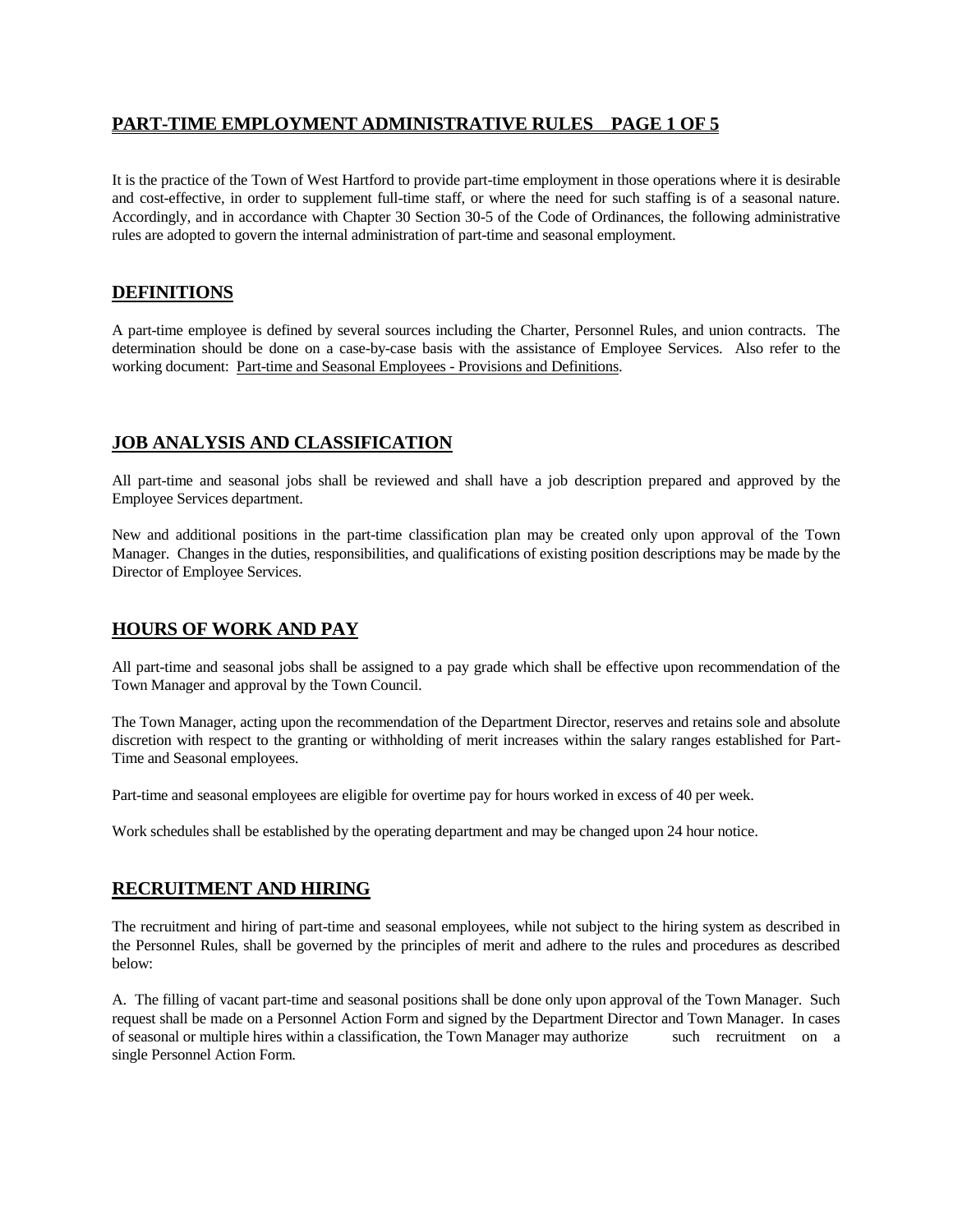B. Employee Services signature on the Personnel Action Form shall be required in order to certify compliance with any obligations to former Town employees, for affirmative action recruitment efforts, and policy compliance, and for record keeping.

C. Relatives of Town officials or employees may be employed by the Town in part-time and seasonal positions, except that relatives may not be assigned to work together in the same work unit or be in the direct line of supervision of a relative. Directors, as the only authorized hiring authority of the department, may not employ relatives in their department.

D. Part-time and seasonal employees are not eligible for promotional examinations to full time positions with the Town as they are not in the classified service. They may apply for open competitive recruitments, however, there is no additional weight given to their application.

E. Recruitment of part-time employees will be the department's responsibility. Upon request, Employee Services will place standard, in-column advertisement for part-time positions in Horizons or other local publications as appropriate. Employee Services will also, upon request, receive applications and process formal communications to applicants. In all cases the Town policy on charging an application fee shall apply.

F. Employee Services staff will be available to assist Town departments in the selection process. Departments should continue to administer their own examinations and interviews as necessary to measure a candidate's fitness for a position. Any employment test must be reviewed for compliance with the Uniform Guidelines on Employee Selection by Employee Services. Tests for clerical support positions will be administered by Employee Services.

G. Reference verification shall be conducted by the hiring department. Final selection of candidates for Town employment will be the department's responsibility.

H. Departments shall initiate a Personnel Action Form to place a new employee or remove an existing employee from the Payroll system and Personnel system. The department shall also insure that the necessary forms (W-4, I-9, New Employee Data Sheet, Working Papers for minors) are completed.

I. It is the department's responsibility to maintain personnel files for part-time and seasonal employees.

## **WORKER'S COMPENSATION**

Part-time and seasonal employees are covered by Worker's Compensation insurance. The Risk Management Division of the Department of Employee Services should be contacted for questions on this issue.

## **LAYOFFS**

The Town in its sole discretion shall determine whether layoffs are necessary. Although not limited to the following, layoffs shall ordinarily, but not exclusively, be for lack of work, elimination of position, bargaining unit contractual obligations, and/or lack of funds. If the Town determines that layoffs are necessary, part-time and seasonal employees shall be laid off in the following manner: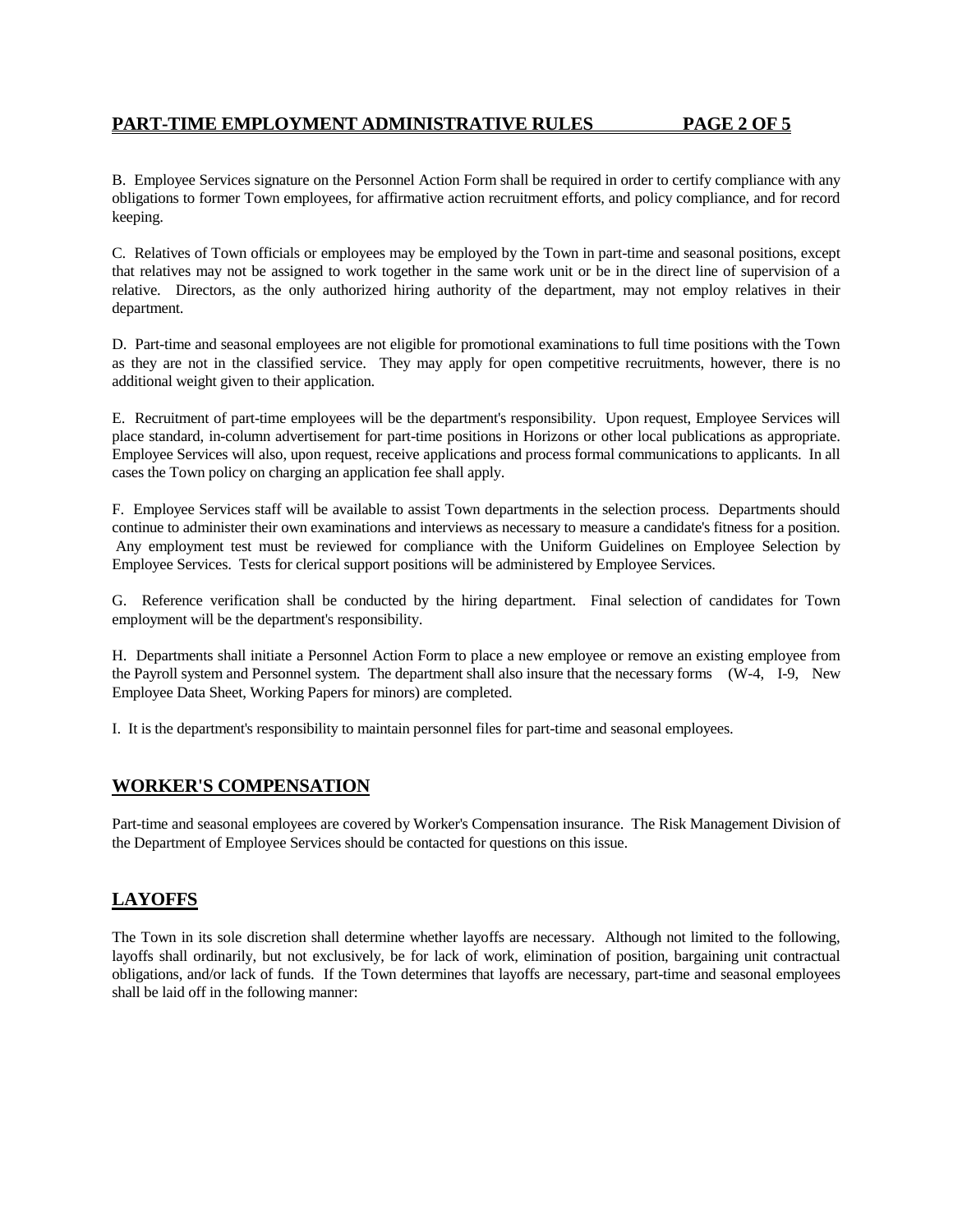## **PART-TIME EMPLOYMENT ADMINISTRATIVE RULES PAGE 3 OF 5**

A. The Town shall retain the most qualified employee for the position. If two or more employees are equally qualified the more senior employee will be retained. Determination of qualification level shall be at the sole discretion of the hiring authority and will generally be defined as, but not limited to, the possession and use of the required knowledge, skills, and abilities to perform the job and demonstrated performance and productivity on the job.

B. Layoffs will be by job classification within a single department. Department Directors will determine layoffs in accordance with the provisions of this section.

C. Employees who are laid off shall not have the option to displace other part-time or seasonal employees in the same or any other classification in the department they work or in any other department.

Seniority shall be defined as an employees length of continuous service since their last date of hire in the position classification occupied at the time of layoff.

There shall be no re-employment list established for laid off part-time and seasonal employees.

Prior to implementation of layoffs, such plans shall be submitted to Employee Services for review of compliance with these policies, discrimination laws and regulations, bargaining unit agreements and documentation requirements.

Final authorization of layoff plans shall be the authority of the Town Manager.

Any person who occupies a regular part-time position in the Town and is to be laid off due to the elimination of such part-time position shall be given consideration for other vacant positions in the Town for which they are qualified. This shall only apply to positions being filled on an open competitive basis after consideration of any re-employment list. The Director of Employee Services shall certify the name(s) of such person(s) for appointment to any full or part-time position provided that they: apply for the position in the period it is being recruited, that they meet the minimum requirements for the position, and they have received high enough ratings on any employment tests for the position to be certified as eligible for such position. The hiring authority for the position may consider such persons in addition to and in conjunction with any eligibility list established for the position. The hiring authority is not required to give preference to any person considered under this provision and is not required to hire from this list. This provision shall be utilized in the time period from six months prior to an expected layoff until six months after the actual layoff.

## **REMOVAL FOR OTHER REASONS**

For reasons other than those specified for layoffs, part-time and seasonal employees may be removed from their position. Such reasons include, but are not limited to, unsatisfactory performance of their duties, insubordination, violation of the ethics ordinance or other Town policies, failure to adhere to established work hours, reasons as outlined in the Personnel Rules, Section 30.0.43(a), or any action that reflects unfavorably upon the Town.

The process to be used in such circumstances will normally include a pre-determination hearing with the department director, where the part-time or seasonal employee will be allowed an opportunity to hear the facts of the situation and to offer any mitigating circumstances or other information regarding the issue. The department director shall make a final determination within 48 hours after such hearing unless additional investigation is needed. The director's final determination shall be put in writing and mailed to the employee by certified mail. During the investigation and hearing process the department director may, at their discretion, place the part-time or seasonal employee on leave, without pay, pending final determination.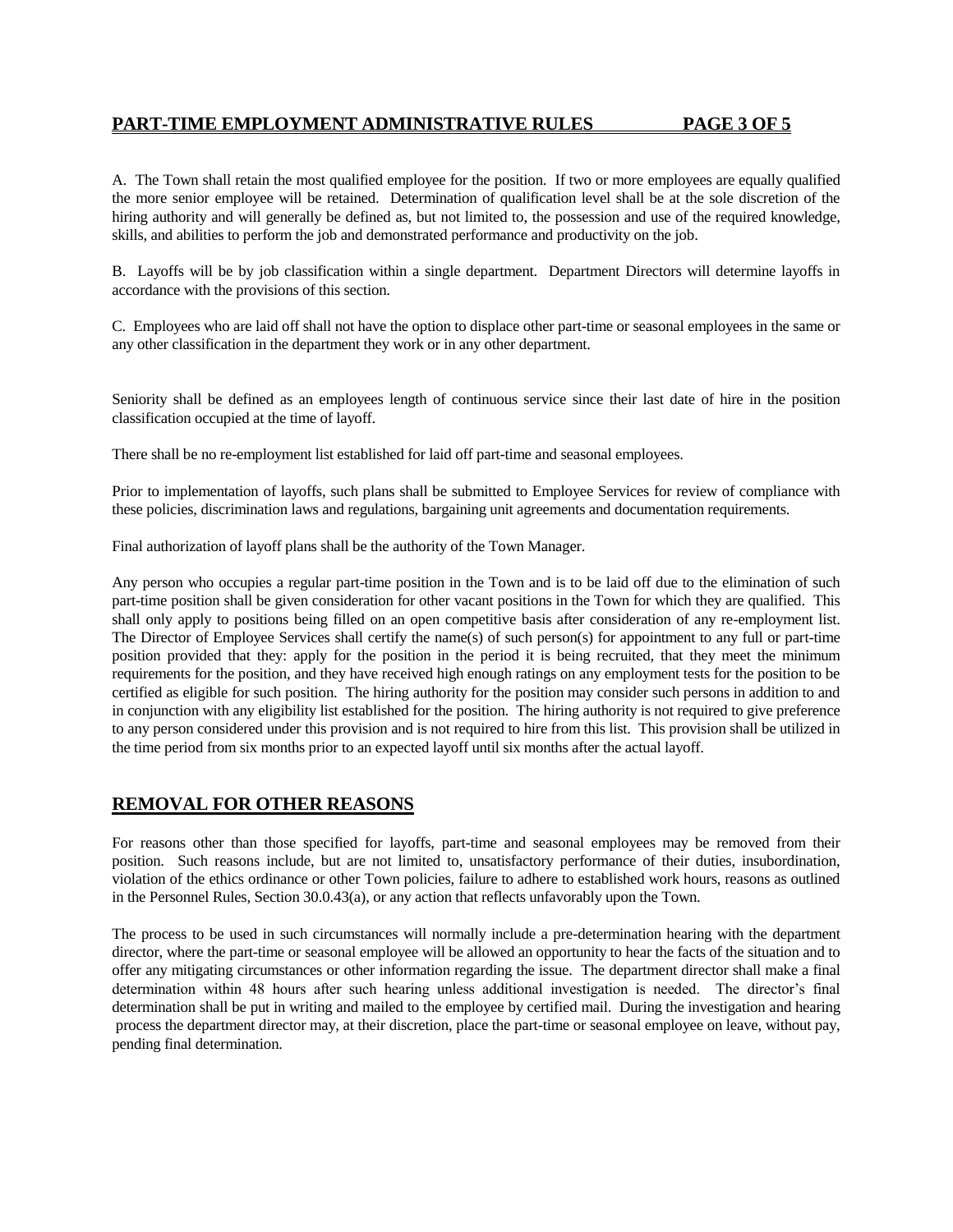# **PART-TIME EMPLOYMENT ADMINISTRATIVE RULES PAGE 4 OF 5**

# **SEPARATION FROM EMPLOYMENT**

Part-time employees shall be requested to submit letters of resignation if they are resigning from their position.

A part-time employee shall provide at least ten (10) working days prior notice unless there are extenuating circumstances requiring a shorter notice period.

An Unemployment Notice form UC-61 shall be provided to all employees upon separation regardless of the reason for separation.

A Personnel Action Form shall be completed for any part-time employee who receives an Unemployment Notice Form (pink slip). The Personnel Action form shall include the last actual work day, position held, and reason for termination.

All documentation supporting progressive discipline shall be maintained for any part-time employee who has been terminated by the Town. This information will be required to substantiate a repeated, willful misconduct defense.

#### **UNEMPLOYMENT COMPENSATION BENEFITS**

Part-time or seasonal status has no effect on an individual's eligibility for Unemployment Compensation benefits.

Part-time employees may be entitled to collect unemployment compensation under the following conditions:

\* Termination of employment, unless the employee left suitable work voluntarily and without sufficient cause.

\* Termination for misconduct which has not documented REPEATED willful or felonious conduct precipitated by a final incident of willful misconduct which caused the separation.

\* Employees whose work hours are reduced from the level originally hired.

\* Employees whose work schedule is increased and then later decreased, even if returned to an original schedule.

- \* Expiration of a temporary assignment.
- \* Expiration of a contracted period of employment.
- \* Exhaustion of 900 hours in a calendar year.

#### **DEFERRED COMPENSATION**

The Town may offer a deferred compensation plan in accordance with the provisions of Section 457 of the Internal Revenue Code of 1986, as amended. The income designated by the part-time employee in compliance with such plan shall be deferred from their taxable income as provided by law.

Participation in the plan shall be on a voluntary basis.

There shall not be any contribution by the Town.